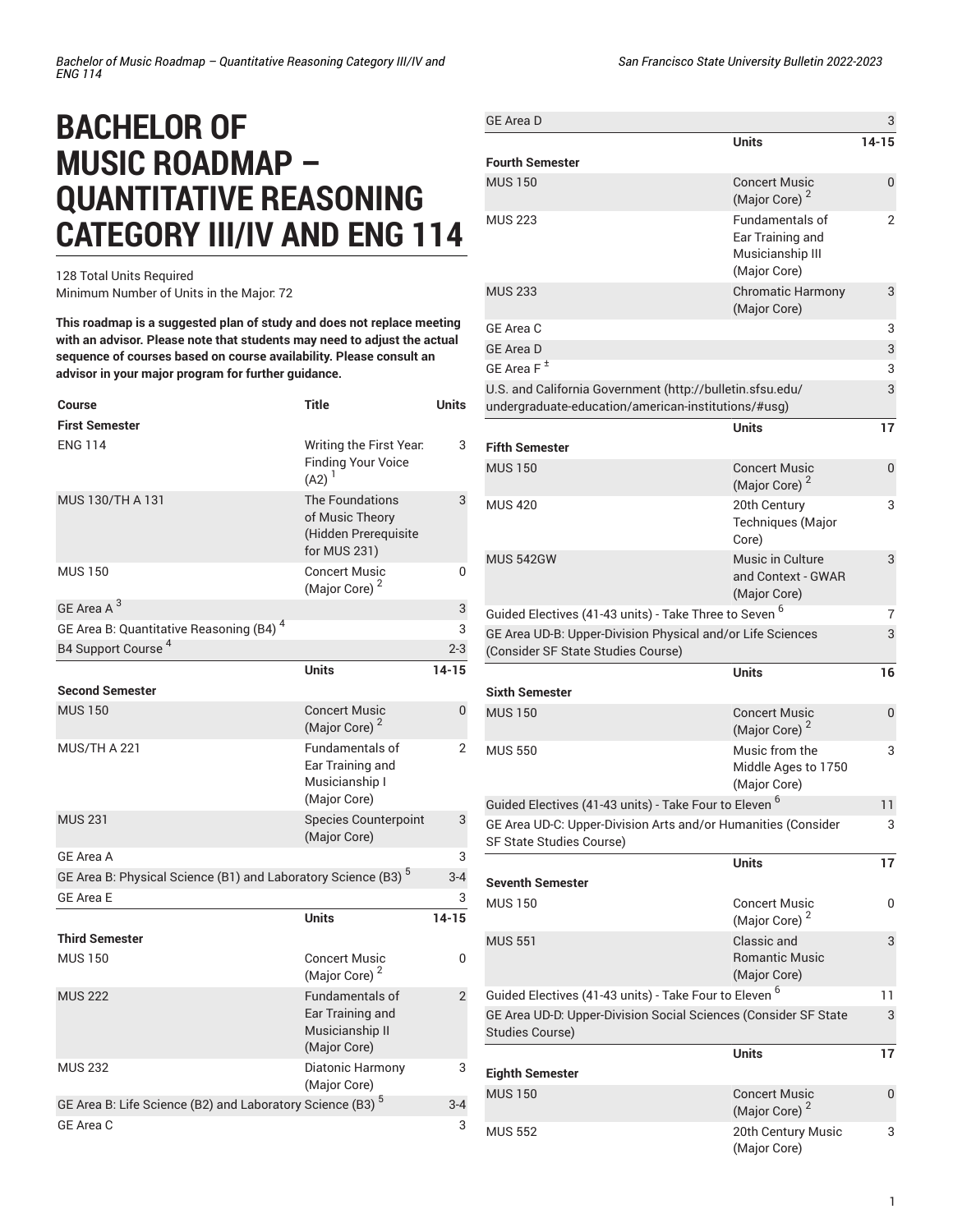| Guided Electives (41-43 units) - Take Five to Fourteen <sup>b</sup> | 14      |
|---------------------------------------------------------------------|---------|
| Units                                                               |         |
| <b>Total Units</b>                                                  | 126-129 |

- 1 ENG 114 can only be taken if you complete Directed Self-Placement (DSP) and select ENG 114; if you choose ENG 104/ENG 105 through DSP you will satisfy A2 upon successful completion of ENG 105 in the second semester; multilingual students may be advised into alternative English courses.
- 2 Required each semester for Music majors.
- 3 To avoid taking additional units, it is recommended that you meet the **SF State Studies** (AERM, GP, ES, SJ) requirements within your GE or major.
- 4 To determine the best B4 course option, students should complete the online advising activity at [mathadvising.sfsu.edu](https://mathadvising.sfsu.edu/) ([https://](https://mathadvising.sfsu.edu/) [mathadvising.sfsu.edu/\)](https://mathadvising.sfsu.edu/). Questions? Contact Gator [Smart](https://gatorsmartstart.sfsu.edu/) Start. ([https://gatorsmartstart.sfsu.edu/\)](https://gatorsmartstart.sfsu.edu/)
- 5 Consider taking a class combined with a laboratory or a separate lab to fulfill B3 if not already satisfied.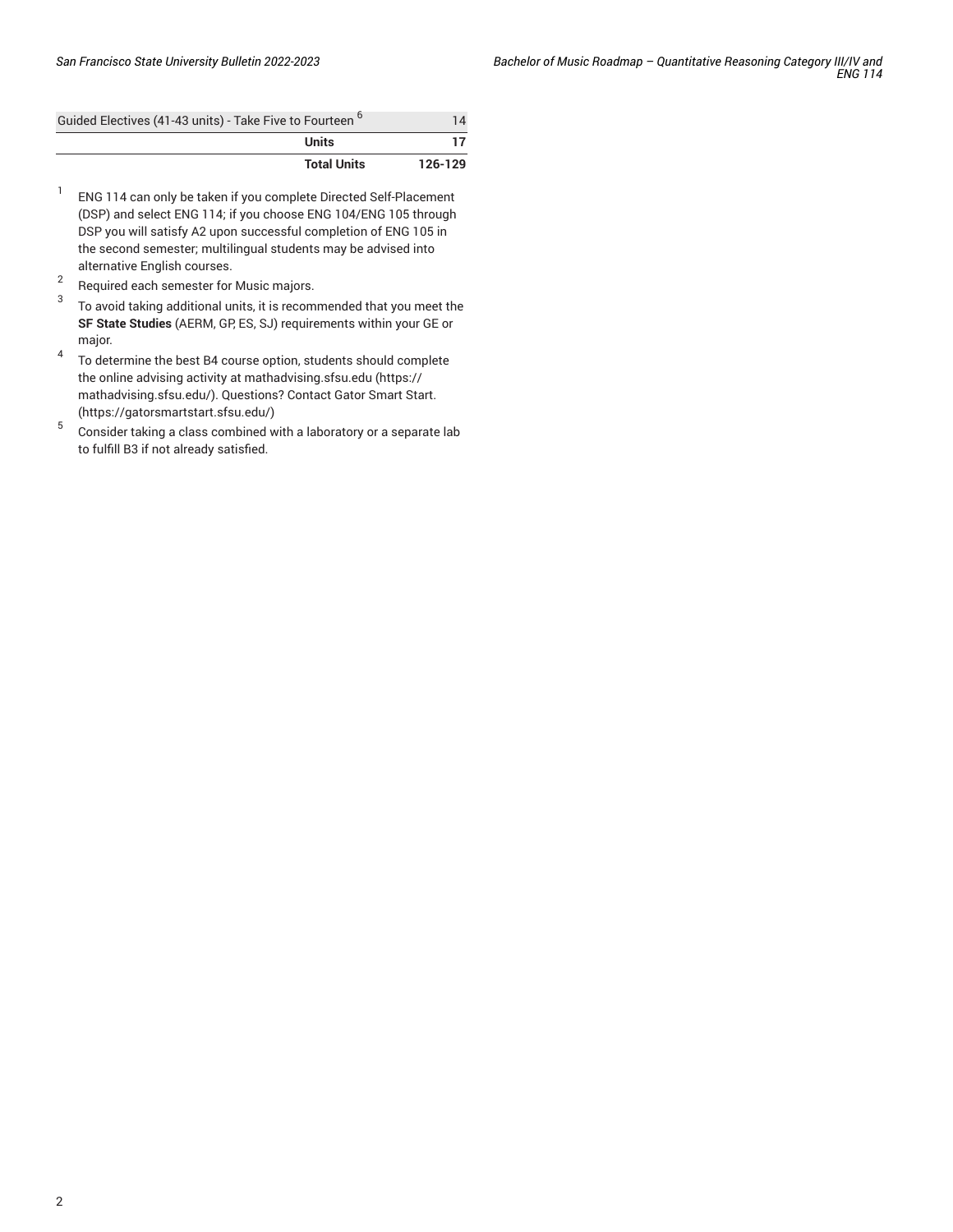## 6 **Area of Emphasis (41-43 units)**

To fulfill the requirements of the major in the Bachelor of Music, students must complete an additional 41-43 units of coursework upon advisement. With a faculty advisor, students select an area of emphasis based on interests and areas in which to build expertise. **Piano Performance Emphasis (41 units)** MUS 382 Keyboard Harmony (1 units) MUS 303 Keyboard Major (1 units) MUS 360 Major Repertoire (1 units) Ensemble Series: Minimum two semesters of enrollment in a University Chorus, Wind Ensemble or Orchestra is required. MUS 371 Orchestra (1 units) MUS 372 Wind Ensemble (1 units) MUS 373 Chamber Singers (1 units) MUS 375 Treble Singers "The Higher Ups" (1 units) MUS 379 University Chorus (1 units) MUS 385 Applied Accompanying (1 units) MUS 378 Chamber Music (1 units) MUS 383 Piano Accompaniment (1 units) MUS 384 Piano Ensemble (1 units) MUS 391 Piano Sightreading (1 units) MUS 392 Piano Performance Practicum (0 units) MUS 405 Tonal Counterpoint (3 units) MUS 510 Keyboard Literature (3 units) MUS 614 Piano Pedagogy (2 units) MUS 640 Ensemble Conducting (2 units) Senior Recital is required **Vocal Performance Emphasis (42 units)** MUS 201 Class Piano I (1 units) MUS 202 Class Piano II (1 units) MUS 301 Advanced Class Piano (1 units) MUS 313 Voice Major Applied Instruction (1 units) MUS 360 Major Repertoire (1 units) MUS 371 Orchestra (1 units)-MUS 390 Jazz Band (1 units) Major Instruction must have concurrent enrollment in a large classical ensemble (Wind Ensemble, Orchestra, Chorus), MUS 560 Lyric Diction I (2 units) MUS 561 Lyric Diction II (2 units) MUS 565 Vocal Literature (3 units) MUS 612 The Voice (3 units) MUS 640 Ensemble Conducting (2 units) 2 units of Music Electives on Advisement Senior Recital is required **Instrumental Performance Emphasis (42 units)** MUS 201 Class Piano I (1 units) MUS 202 Class Piano II (1 units) MUS 353 Instrumental Major (1 units) MUS 360 Major Repertoire (1 units) MUS 371 Orchestra (1 units)-MUS 390 Jazz Band (1 units) Major Instruction must have concurrent enrollment in a large classical ensemble (Wind Ensemble, Orchestra, Chorus) MUS 405 Tonal Counterpoint (3 units) MUS 640 Ensemble Conducting (2 units) 3 units of Music electives on advisement Senior Recital is required **Composition Emphasis (45 units)** Students wishing to qualify for the composition emphasis file an

"Intent to Apply" form at the completion of MUS 232, and make their actual application to the program at the completion of MUS 239 (normally at the end of the sophomore year). The application consists of an application form, a transcript, and a portfolio of compositions. A portfolio of scores and recordings of works written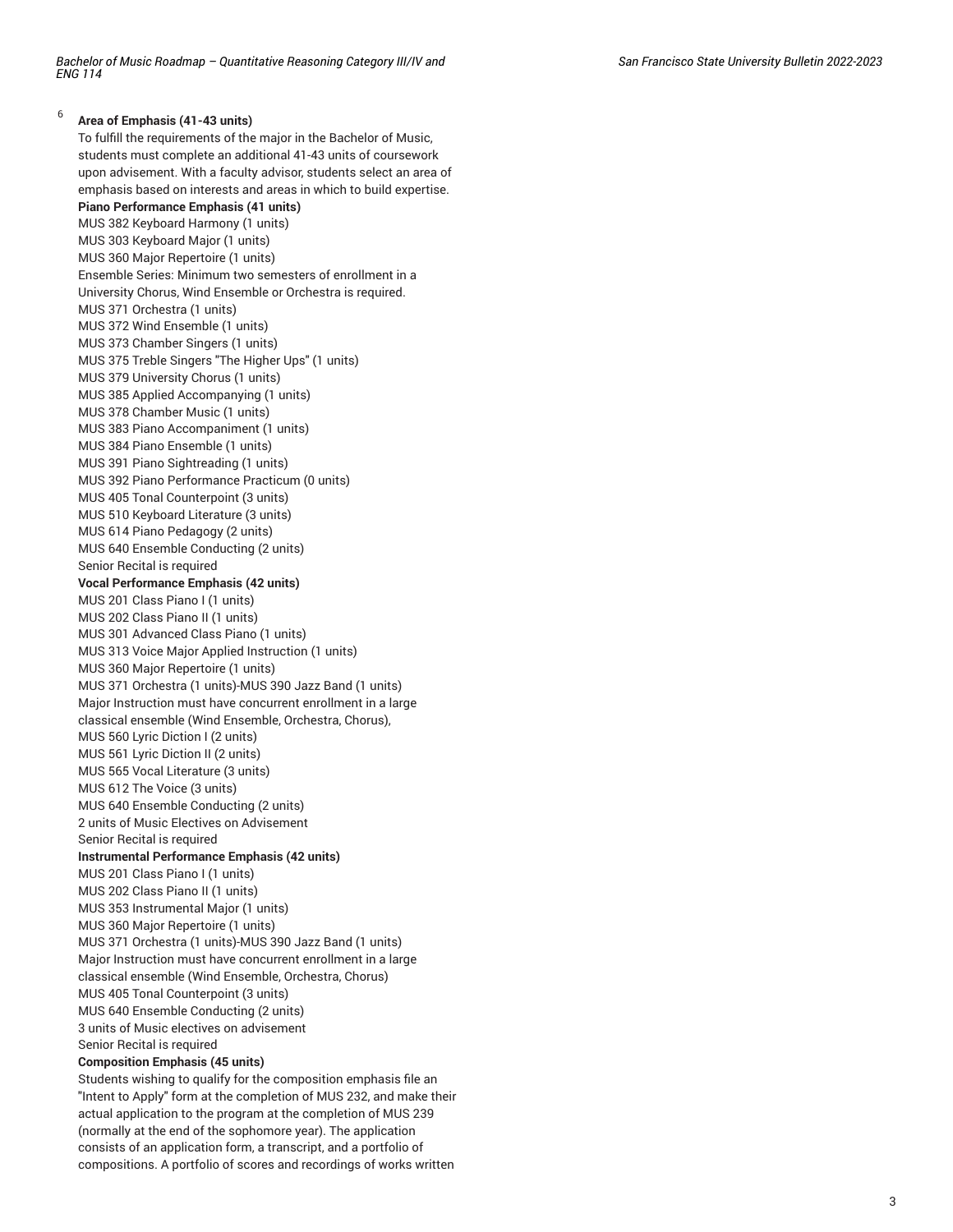for a variety of ensembles must also be submitted and approved before graduation from the program. MUS 201 Class Piano I (1 units) MUS 202 Class Piano II (1 units) MUS 301 Advanced Class Piano (1 units) Units on advisement from MUS 303 Keyboard Major (1 units) - MUS 313 Voice Major Applied Instruction (1 units) - MUS 353 Instrumental Major (1 units) Piano, Voice, or Instrumental Major Major Instruction must have concurrent enrollment in a large classical ensemble (Wind Ensemble, Orchestra, Chorus), MUS 137 Survey of the History of Electronic Music (3 units) MUS 371 Orchestra (1 units)-MUS 390 Jazz Band (1 units) Ensemble Series (1 each) MUS 405 Tonal Counterpoint (3 units) MUS 415 Orchestration (3 units) MUS 239 Composition Workshop (1 unit) MUS 450 Projects in Theory and Composition (1 units) MUS 460 Repertoire for Composers (1 units) MUS 640 Ensemble Conducting (2 units) Select one of the following on advisement: MUS 531 Musics of North and Southeast Asia (3 units) MUS 532 Music of Latin America (3 units) or other advisor approved elective 2 units of Music Electives on Advisement In addition, candidates must pass the junior qualifying examination in one instrument or voice. **Jazz Emphasis (44-48 units)** Select two of the following: MUS 201 Class Piano I (1 units) MUS 202 Class Piano II (1 units) MUS 206 Beginning Jazz/Pop Piano (1 units) Upon advisement, for MUS 201 Class Piano I (1 units) and MUS 206 Beginning Jazz/Pop Piano (1 units), jazz piano majors may substitute from the following three courses: MUS 382 Keyboard Harmony (1 units) MUS 383 Piano Accompaniment (1 units) MUS 391 Piano Sightreading (1 units) Piano, Voice, or Instrumental Major: 2 semesters of applied classical lessons are required before admission to the major MUS 303 Keyboard Major (1 units) MUS 313 Voice Major Applied Instruction (1 units) MUS 353 Instrumental Major (1 units) MUS 360 Major Repertoire (1 units) MUS 371 Orchestra (1 units) - MUS 390 Jazz Band (1 units) (2 units must be in large classical ensembles) Major Instruction must have concurrent enrollment in MUS 371 Orchestra (1 units) - MUS 390 Jazz Band (1 units) Ensemble Series Major instruction in one instrument or voice: minimum 2 units large classical ensemble (Wind Ensemble, Orchestra, Chorus) for students studying orchestral instruments or voice: minimum 2 units in Jazz and/or Creative Music performance classes for those students studying Jazz and Creative 2 units required (1 unit per semester). 2 units maximum (1 unit per semester) MUS 270 Improvisation (2 units) MUS 431 Jazz Improvisation I (2 units) MUS 432 Jazz Improvisation II (2 units) MUS 440 Jazz Harmony (3 units) MUS 441 Jazz Composition and Arranging (3 units) MUS 558 Music of John Coltrane (3 units) 3 units of Music Electives on Advisement Required performance and passing of a Senior Recital